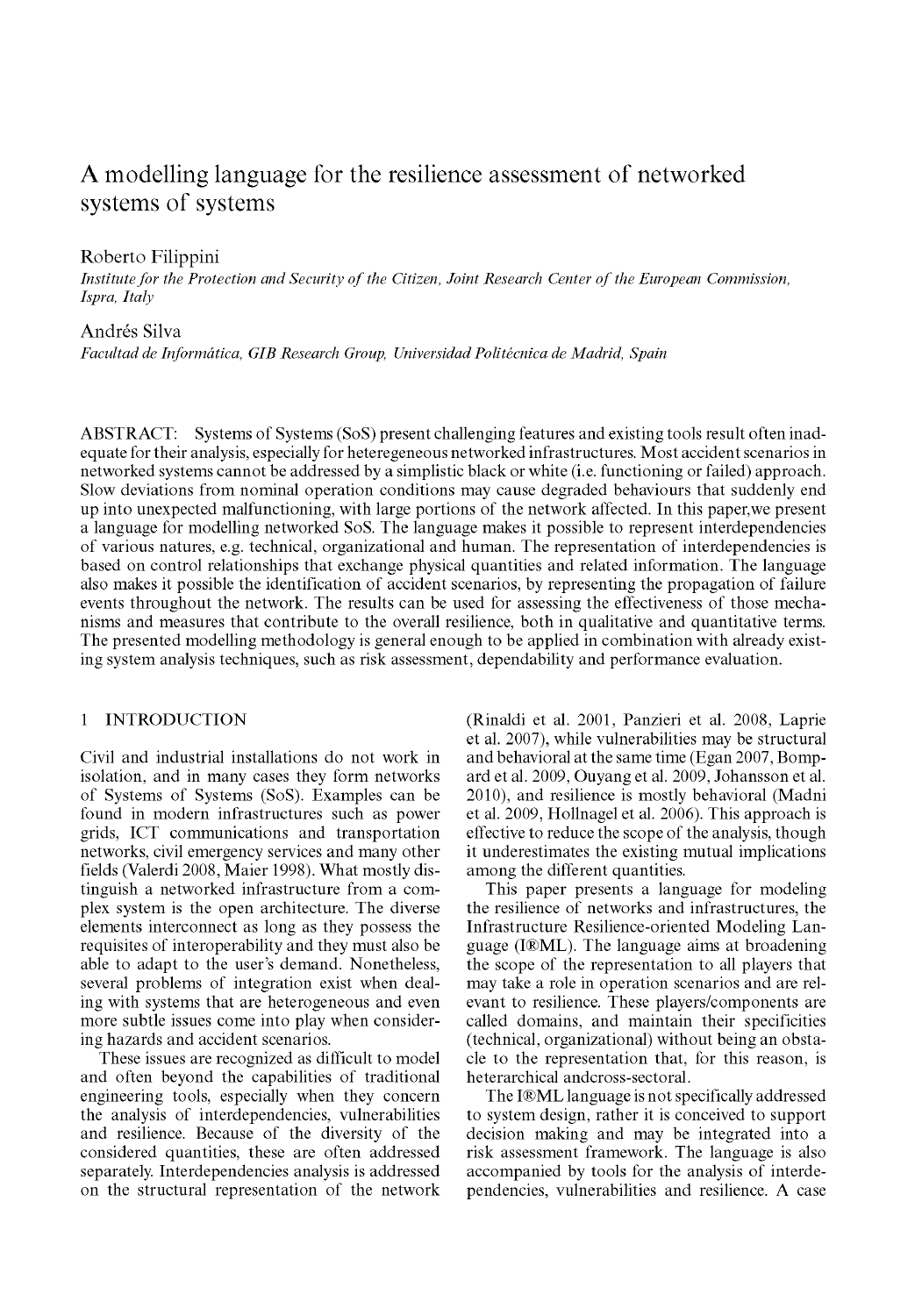study is taken from the NIST smart grid in order show an example of model building with I®ML and further resilience analysis.

The paper is structured as it follows: section 2 provides an overview of the proposed language: section 3 introduces a few analysis insights; section 4 presents the case study, which is analyzed in section 5. Section 6 contains final remarks and conclusions.

## 2 I®ML: INFRASTRUCTURE RESILIENCE MODELLING LANGUAGE

The I®ML model of an SoS is heterarchical, with technical and organizational elements considered together. In I®ML functions/services are more important than the physical implementation and behavioral elements (the control relationships) are also included. These modelling features will be illustrated in this paper on a Smart Grid case study (NIST 2010). The I®ML model is shown in figure 1.

The key elements in any I®ML model are "domains" and "resources". The concept of and "resources". The concept of "domain" comes from Jackson's Problem Frames (Jackson 2000). In I®ML, a domain is a set of phenomena that represents a technological or organizational component in the real world. There are also "resources", that are special kind of domains that represent goods, materials and information either produced or consumed. They relate to each other via control relationships, which support the exchange of information among the elements and pursue a particular goal. A control relationship is represented by an oriented arc with a filled " $o^{\hat{v}}$  in the controller side and an empty "o" in the controlled side. For instance, in figure 1 there is a control relationship that ties together the "Customer Energy mgmt. System (5)" (controller domain) and the "Customer Appliances and Equipment (3)" (controlled domain). The relationship may also be unidirectional, e.g. a domain can read the state of another domain,but can not change it. This is expressed with an arrow (for example, in figure 1, the "meter (8)" is read, but not changed, by the "Customer Energy mgmt System (5)"). Connections among domains and resources express the fact that a domainconsumes, or provides, a resource.

A set of tightly connected domains constitutes a system and every system provides a service. Sys-



Figure 1. I®ML partial representation of the Smart Grid (NIST).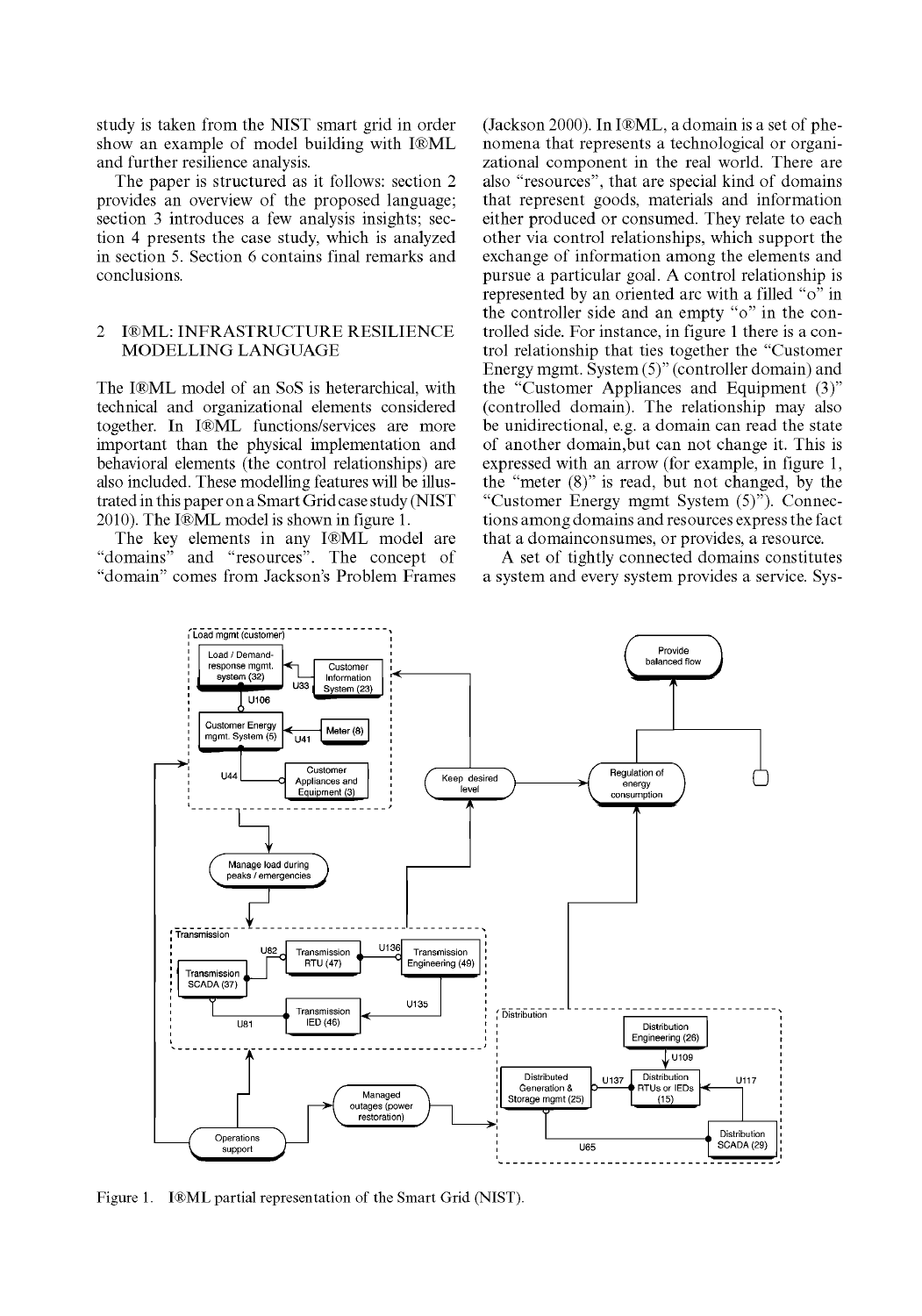terns are delimited by dashed lines, and an arrow links the system with the service provided. For example, in figure 1 the "transmission" system provides the "keep desired level" service. The figure also shows how this system relies on other services ("manage load during peaks and emergencies" and "operations support"). A service can also relate to another service, for example "regulation of energy consumption" and "provide balanced flow". For a detailed description of the language, see (Silva & Filippini2011).

The idea of "domain", despite its apparent abstractness, is actually what will allow I®ML to model cross-sector issues, and resilience is crosssector. This approach worked very well in Jackson's Problem Frames (Jackson 2000). For design, more accurate, sector-specific models are required. However, I®ML is not a design-oriented model and its purpose is to support resilience analysis.

## 3 SYSTEM RESILIENCE ANALYSIS AND I®ML

#### 3.1 *Modeling and analysis framework*

The I®ML model is part of a modeling and analysis framework specially conceived to assess resilience in networked SoS. This framework includes the following stages:

- 1. I®ML model construction,
- 2. Interdependency analysis, with the Goal Dependency Structure,
- 3. Generation of resilience scenarios and
- 4. Resilience analysis.

The I®ML model was already introduced in the previous section. The other stages of the framework are described in this section.

#### 3.2 *The goal dependency structure*

A Goal Dependency Structure (GDS) represents the interdependencies, expressed in term of goals, among the components of an SoS, for an assumed nominal operational scenario. Any I®ML model can be transformed in a GDS. The GDS of figure 2 is derived from the I®ML in figure 1. The passages necessary to transform the I®ML model into the goal dependency structure are here omitted. A detailed explanation can be found in (Silva & Filippini2011).

The services that are provided by a system, are here represented with large ovals and further specified with the internal control goals that must be satisfied in order to provide the service. Systems are represented with dashed squares, but the GDS can beexplored ignoring them, as they serve just to label the related goals. In this way, dashed lines delimit the goals related to the delivery of a service. The goals refer to the control relationships that are established among domains in the I®ML model.

There are two kinds of relationships in a dependency structure:

- 1. *Depends-on* relationship: expresses that a service depends on another service, or that a goal depends on a service, and they are represented with arrows. For instance, the service "regulation of energy consumption" depends on "keep desired level". Reading backwards, if "keep desired level" is not achieved, this will impact on "regulation of energy consumption".
- 2. *Consists-of* relationship: expresses which system goals, within a system, are needed to provide a service. Conversely, it expresses that a system-provided service is carried out if some system-internal goals are achieved, at varying levels of quality. It is said, then, that the service *consists-of* those goals. Graphically, it is expressed with a line ended by a diamond. For instance, the "manage load during peaks" service consists-of the goals labelled as U106, U33 (mediated by the "load management system" which, as said, can be ignored as it is just shown for the purpose of illustrating the origin of the goals) and U44, U41 (mediated by the "customer energy management" box).

## 3.3 *Resilience scenarios and resilience analysis*

A "resilience scenario" is the evolution in time of the off-nominal set-up. In this respect, it is the dynamic representation of what can go wrong. Dynamics are driven by events, either undesired or generated by the response of the systems. Each resilience scenario is a particular sequence of events that goes from the non-achievement of a goal to the final end state. This can be the recovery back to the nominal operation scenario or a nonrecoverable scenario. Indeed, the process of restoration of services in the network is crucial and it may happen that it cannot be completed.

The generation of resilience scenarios consists of the definition of the off-nominal scenario set up, from which the resilience scenarios are generated. An off-nominal set-up consists of: 1) one goal that is assumed to be non achieved, and 2) the set of goals that are potentially affected. The off-nominal set up is obtained by exploration of the goaldependency structure, in an inductive way: e.g. the non achievement of goal A affects goal B and C, and so forth. It is a static representation of what can go wrong, and to which extent the undesired event can propagate. This is not a combinatorial technique of system analysis, like reliability graphs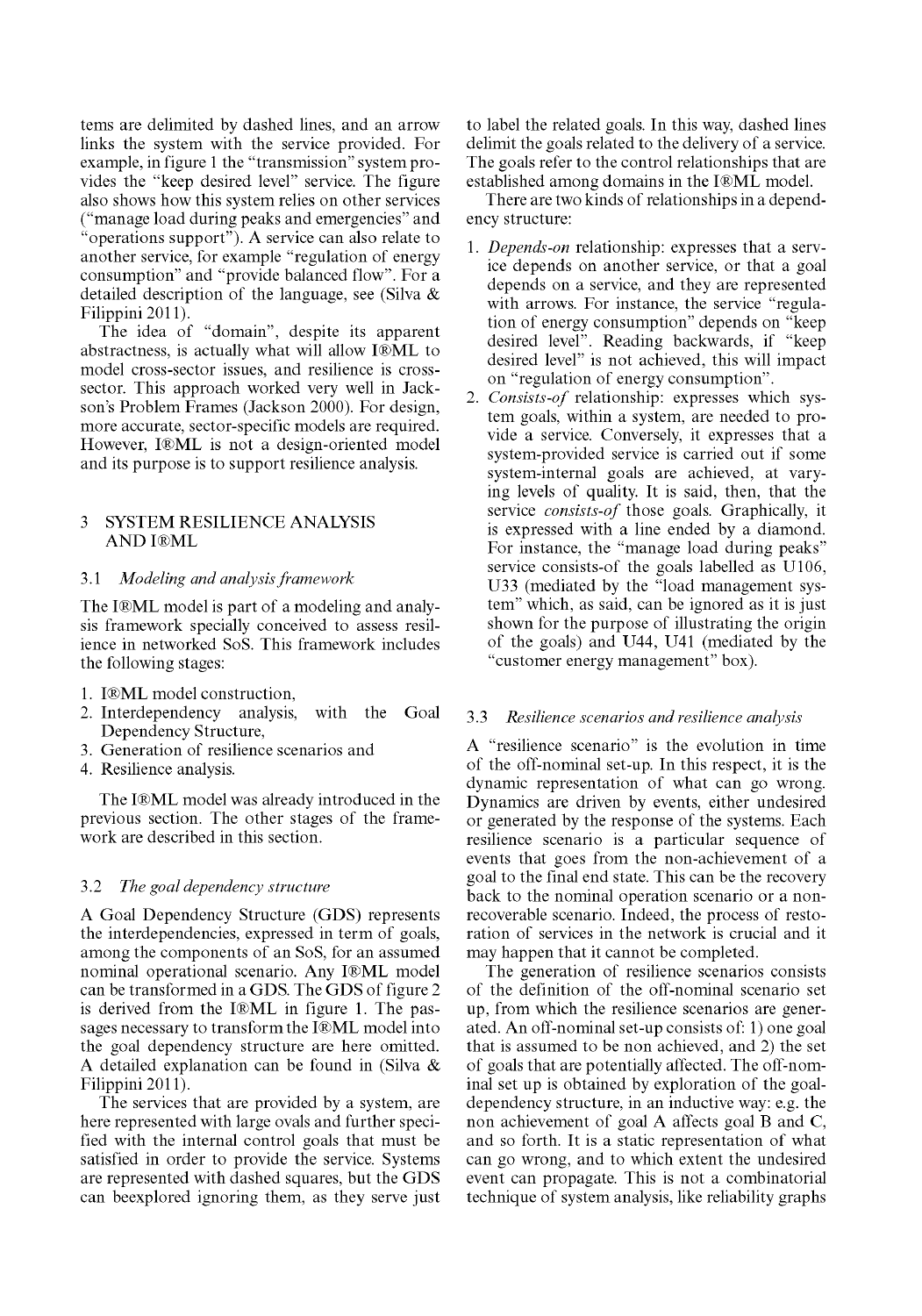

Figure 2. Goal Dependency Structure.

or fault trees, as the non achievement of a goal only returns those goals that are potentially affected due to the propagation of an undesired event.

The identification of resilience scenarios is of inductive nature and systematic. The analyst has at his disposal a finite number of options, that define the "what-if" in terms of system response, and the "what-happens-next" to those goals that are inthe neighborhood. The non achievement of a goal implies that the system is challenged to survive. Given this challenge, the system may resist, react or break down. We provide a systematic approach for the identification of the resilience scenarios from an assumed non-achieved goal. The resilience measures counteract different events in a diverse way. (i) Preventive measures implement robustness to perturbations and tolerance to faults. They are able to locally contain the effect of perturbation/fault, up to certain threshold, thus avoiding the propagation, (ii) Reactive measures counteract misbehaviors by controls in combination with fault management systems (for reconfiguration and recovery). As opposed to preventive measures, reactive measures cannot impair that a perturbation (or fault) may propagate. Sometimes they are the cause of the propagation.

The generation of resilience scenarios from the GDS, for the given goal, ends when all the goals of the off-nominal set-up have been visited. Clearly, the number of resilience scenarios generated may be very large. Still, it is important that the generation process is exhaustive. Pruning can be done, for instance, by clustering scenarios that develop in a similar way and/or terminate with the same consequences, or by prioritizing scenarios with respect to a judgment criteria, e.g. based on risk, performance, etc.

In the last stage of the framework, a resilience analysis is conducted on the resilience scenarios. There are different approaches and techniques that may be applied to the purpose. It will depend on the type of analysis required, e.g. probabilistic or deterministic, and the quantity of interest, e.g. performance, risk, etc. The idea is to consider this final step as an interface with existing analysis and simulation tools. For instance, Bayesian networks (Ben-Gal 2007) can be mapped to a dependency structure.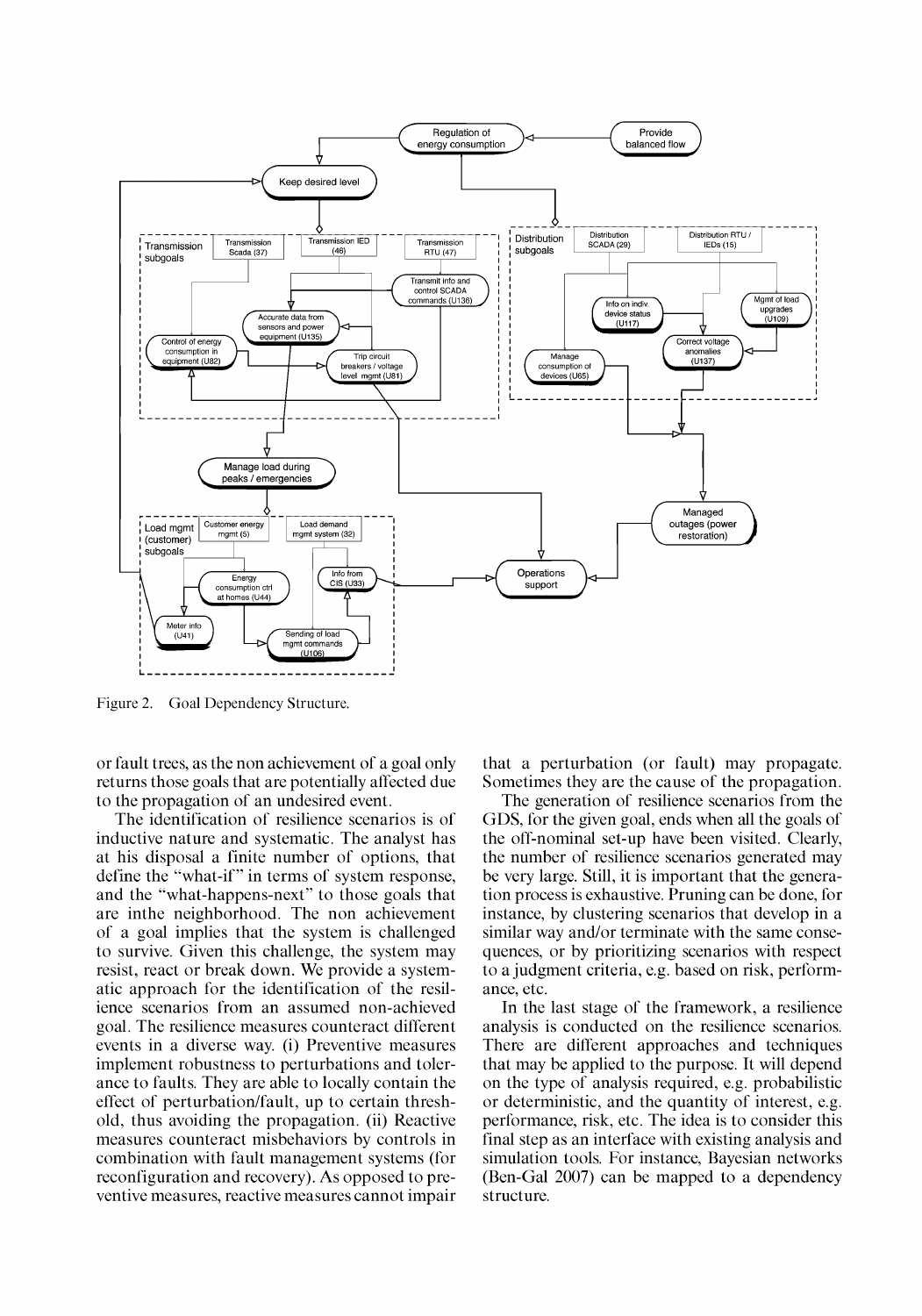## 4 CASE STUDY: THE SMART GRID

#### 4.1 *Scope and assumptions*

The presented example is taken from the "NISTIR 7628" documents on the Smart Grid. Those documents were prepared by the National Institute of Standards and Technology. In particular, the source material for this case study comes from the document "Guidelines for Smart Grid Cyber Security: Vol. 1" (NIST 2010), which includes a representation of the different high-level actors in the Smart Grid. Schemes and models in the NIST documents (NIST 2010) are complex, widely encompassing and represented with a particular, boxes-and-arrows, adhoc notation. This is an issue that pervades many representations of critical infrastructures, among other problems (Hollnagel et al. 2006, Egan 2007, Silva & Filippini 2011). In the reference documents there are different areas of concern and within each area there are actors that collaborate and communicate by several means and through a variety of interfaces. The NIST framework identifies seven areas<sup>1</sup> within the Smart Grid: **(1) Transmission, (2) Distribution, (3) Operations, (4) Bulk generation, (5) Markets, (6) Customer and (7) Service.** 

For our modeling purposes, we have restricted the study to three areas of the Smart Grid: transmission, distribution and customer areas. Within the chosen areas we also made a selection of the core actors, whose joint collaborative goal is to avoid energydisruptions and provide a balanced energy flow. Those actors will be considered as I®ML domains, and grouped here into systems.

#### 4.2 *Description of the Smart Grid I®ML model*

The I®ML model in figure 1 represents the three areas of the NIST Smart Grid model that are within the scope of the case studied. Names and identifiers of the different elements (actors and interfaces) are taken directly from the NIST document for the purpose of cross-referencing. A detailed description of the systems, the domains involved and the service provided follows.

The *load management (customer) system* provides the "manage load during peaks/emergencies'' service. The system relies on the services "operations support" and "keep desired level". This system is composed by five domains:

**LMS/DRMS (#32):** Load and Demand-Response Management System. Issues load management commands to customer appliances. It also issues signals aimed at increasing or decreasing customer loads. It controls the "customer energy management system" (domain #5) with the goal of sending local management commands to the customer site (U106). For taking the correct decision, it depends on the information provided by the Customer Information System CIS (#23).

**CIS** (#23): Customer Information System. It consists of a set of applications for managing the company relationships with its customers. It must provide customer pricing and load information to the LMS/DRMS (#32).

**Meter** (#8): Devices for measuring point-ofsale usage. Data are feed for the decision-making process carried out by the EMS (#5).

**EMS** (#5): Customer Energy Management System. From the data provided by the meters (#8, U41) and the commands sent by the LMS/ DRMS (#32, U106), this domain will issue those decisions aimed to efficiently control energy consumption (U44) at the customer end (#3).

**Customer end (#3):** Customer Appliances and Equipment. They are customer appliances (toasters and televisions, for instance) which perform a specific function for the customer. Their energy consumption is controlled (U44) by the customer energy management system EMS (#5).

The *transmission system* provides the "keep desired level" service, where "desired level" refers to voltage "within the parameters established by the company". It relies on the services "manage loads during peaks/ emergencies" and "operations support". The system is composed by the following domains:

**Transmission JED (#46):** Transmission Intelligent Electronic Devices. Reads information from the Transmission Engineering equipment (#49). Its goal (U81) is to maintain the voltage level by sensing anomalies and sending voltage management commands (or tripping circuit breakers). It depends on data read from the Transmission Engineering status (U135)

**Transmission SCADA (#37):** Transmission Supervisory Control and Data Acquisition. Transmits device status and sends commands to the Transmission RTU (#47) for controlling power system equipments and manage energy consumption (U82).

**Transmission RTU (#47):** Transmission Remote Terminal Unit. Cooperates with SCADA (#37) by sending status information on equipment and transmitting the control commands (received from SCADA) to field equipment (U136) at Transmission Engineering.

**Transmission Engineering (#49):** It consists of equipment between conductor lines, designed

<sup>1.</sup> Actually, the NIST document calls "domains" to those areas, but that term conflicts with "domain" in I®ML . In this paper, the "domains" correspond to the actors in the NIST document.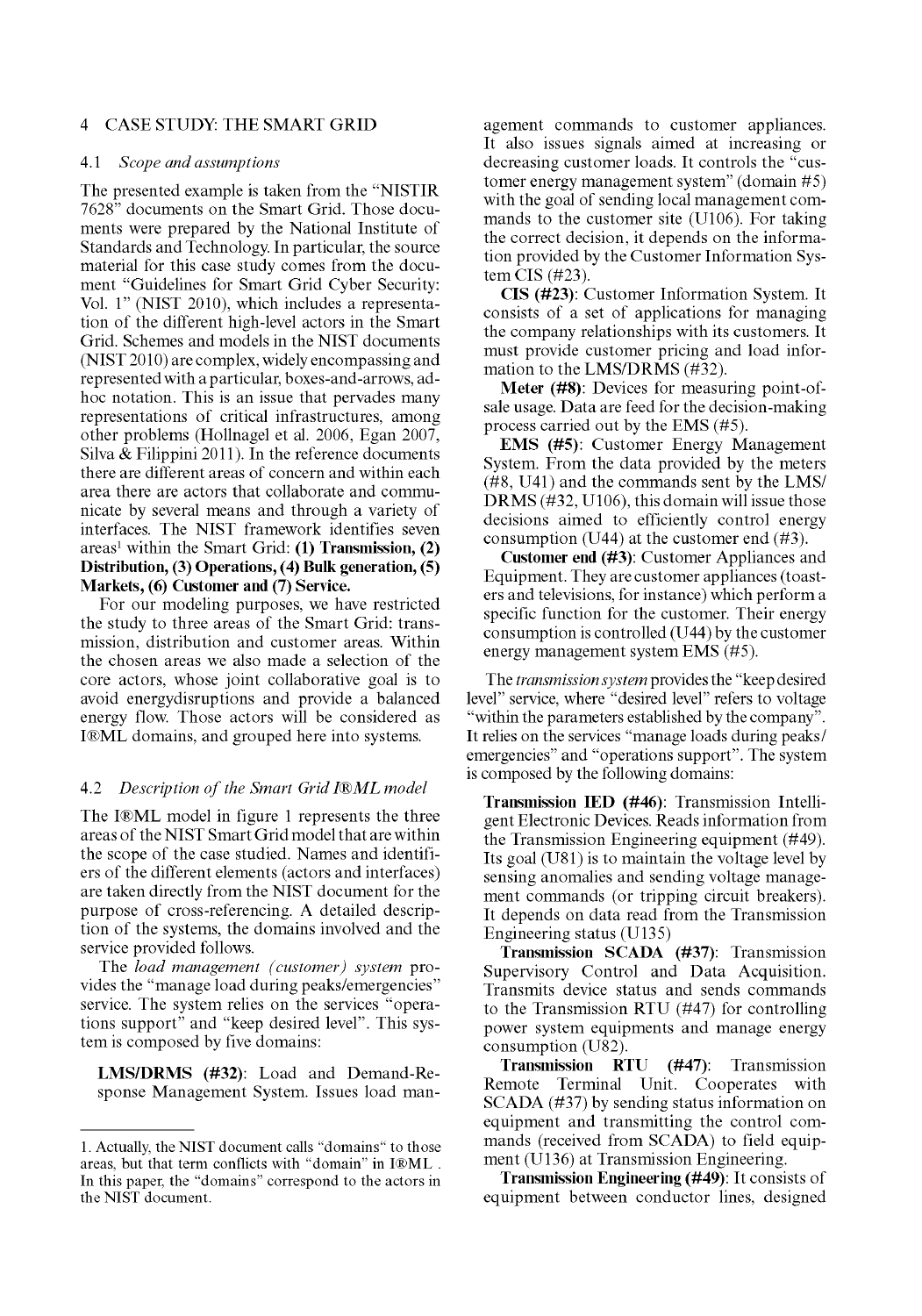for more than 345,000 volts. Its status is monitored by the Transmission IED (#46).

Finally, the *distribution system* provides the "regulation of energy consumption" service and relies on the service "managed outages". The system is composed by the following domains:

**Distribution Engineering (#26):** Domain for planning and managing the design or upgrade of the distribution system (addition of new customers, reconfiguration of capital investments, etc.). The relevancy for this model stands in the fact that it isDistribution Engineering who informs the Distribution RTUs/IEDs (#15) about reconfigurations (U109).

**Distribution RTUs/IEDs (#15):** Distribution Remote Terminal Unit and Intelligent Electronic Devices. Cooperates with the Distribution Generation (#25) with the goal (U137) of level maintenance by issuing control commands to correct frequency and voltage anomalies.

**Distribution SCADA (#29):** Distribution Supervisory Control and Data Acquisition. It acquires and transmits distribution device status (U117) and manages consumption by controlling (U65) the Distribution Generation and Storage Management (#25) domain.

**Distr. Generation and Storage Mgmt (#25):**  Generation of electricity from small energy sources. Reduces the amount of energy lost in transmission, as it is generated near where it will be used, helping to regulate energy consumption (overall goal of the distribution system).

## 4.3 *Derived goal dependency structure*

The GDS derived from the I®ML model is shown in figure 2. Control relationships in I®ML becomes goals in the GDS. For instance, the "transmission" system subgoals correspond to the control goals of the domains "transmission SCADA" (#37), "transmission IED"(#46) and "transmission RTU" (#47). For the sake of convenience, the goals have been labelled with the name of the connection they correspond to. In this way, the GDS shows that "transmission SCADA" needs the U82 goalto be achieved, "Transmission IED" needs the U135 and U81 goals, etc. The U81 control goal depends also on the external "operations support" service, which is provided by another system that has been left out of the scope of this analysis.

The GDS shows several interesting dependencies. For instance, it shows that "meter info" has a dependency on the service Omaintenance of the desired levelO. This is due to the fact that modern meters are connected to the electrical line just as any other electrical appliance, not via an independent line. Hence, if the level is not appropriate, the meters may malfunction and the returned info will become inaccurate.EExperts will be able to quantify the consequences of this scenario. In any case IRML helps to identify that loop, and forces analyst to consider it. On another side, we can see that some distribution system subgoals depends on the "managed outages" service. Managed outages (or power restoration, in other words) is one of the services that "distribution" relies on (distribution relies on power to be restored). In addition, "accurate data from sensors" in the transmission system has a dependency relationship with the "manage load during peaks" service. This is because the sensors that communicate the transmission system status are necessary in order to manage voltage (or trip circuit breakers). The load is managed at the customer side, as fluctuations can lead to inaccurate readings. It could happen that a quick peak makes the distribution system decide that some action is to be taken, erroneously.

## 5 ANALYSIS OF RESILIENCE SCENARIOS

A key feature of a Goal Dependency Structure (GDS) is that, by exploring it, it is possible to identify the goals that are reachable from a given goal (and that depend on it), under "nominal operation conditions". The exploration is facilitated by the fact that the GDS is an oriented graph. The relationship *depends on* has the dependent goal on the tail place and because of that, the visit must be performed backwards the direction specified by the arcs. When a service goal is encountered, this is replaced with its depending goals.

The GDS provides the necessary information in order to perform a resilience analysis. Starting from the assumption that one goal is not achieved, it is possible to evaluate the potential impact onto the remaining goals. Each goal of the GDS is given a set of resilience measures, which are associated to the non achievement of that goal, either because of internal or external causes. The effect (of the non achievement of a goal) may remain confined, or it propagates to the next goal. A resilience scenario is complete when a terminal event is reached. This may be a recovery action (back to nominal conditions) or a non recoverable failure.

An example of generation of resilience scenario is analyzed in the case that the meter info goal U41 (gl) is not achieved. Six goals depend on gl: "energy consumption U44" (g2), "accurate data from sensors and power equipments  $U135" (g3)$ , "trip circuit breakers  $U137"$  (g4), "control of energy consumption U82" (g5), "transmit info and controls U136"  $(g6)$ , "regulation of energy consumption"  $(g7)$ . The service "provide balanced flow" is obviously concerned too, though it is not included in the example. In order to understand to which extent these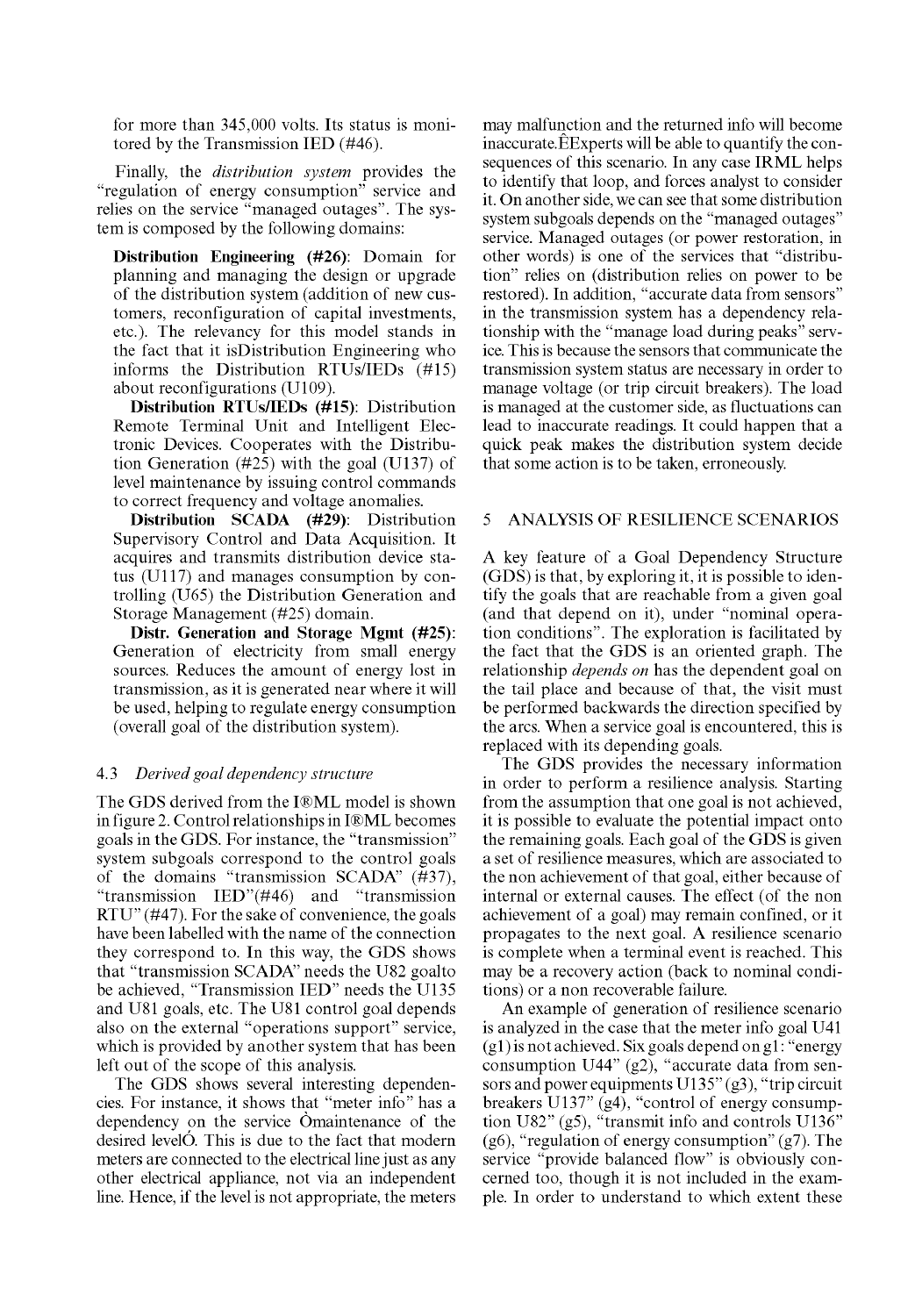goals are affected, one has to consider the resilience measures in place. In the case studied, we assumed that every goal may have two measures: detection of the perturbing event (d) and recovery (r). Detection and recovery are abstractions of actual technical or organizational measures.

The resilience scenarios generated from goal gl are shown in Figure 3. The first scenario (SI) corresponds to the (event) goal gl non achieved, detected and recovered. If goal gl is not achieved (-), propagation is possible up to goal g6, as goals 2-5 are here assumed to be passive (see definition in the following paragraphs). Again two possibilities exist. The non achievement of goal g5 is detected at g6 and recovery is performed, which corresponds to scenario S2. The effectmay also propagate to g7, which is the worst case. The SCADA will generate inconsistent controls, thus affecting the regulation of energy consumption goal g7. The goal g7 may detect the off-nominal conditions, stop propagation and recover, giving origin to scenario S3. But it is also possible that propagation affects next



Figure 3. Resilience scenarios generated by goal gl non achieved (meter info).

goal, leading to scenario S4. This is the last generated scenario, for the given example. The analysis may continue if other components outside of the scope are included.

In total, four resilience scenarios are identified from the non achievement of goal gl, three of which lead to the successful recovery back to nominal conditions. It is important to remark that the later the detection and the bigger the time to recover, and this impacts onto the duration of the service outage and the consequences. Early (local) detection is also the most effective measures to contain a fault and avoid propagation, though it might not be always possible. When the propagation affects a large number of goals, for instance in S3, the recovery process will be longer and more complex. Recovery time also matters as it is not excluded that during the recovery process, other goals will be affected.

The set of resilience measures per goal depends on the incoming arcs (i.e. the neighbor goal dependencies). As it was shown in the example, they can be active or passive with respect to the dependent goal and perturbing event. A goal is defined "active"with respect to a dependent goal, if the perturbing event is locally detectable and counteractable (e.g. g6, g7). The goal is defined "passive" with respect to a dependent goal if the perturbing event is not detectable and counteractable (e.g. g2, g3, g4 and g5). This distinction is important and enriches the expressiveness of the model.

There are other elements relevant to the analysis. The larger the set of reachable goals, the more critical the goal is. This information is clearly related to the network vulnerability. If combined with the identified resilience scenarios, it can assess the potential risk, in a qualitative way.

The example aimed at explaining how to build a resilience scenario from the GDS. The number of goals is here low, and the dependencies can be easy identified from the GDS, as well as the resilience scenarios. For more complex case studies, some guidance from experts is envisaged in order to avoid state explosion problems. Experts know the systems and may judge if the possible alterations in the nominal scenario are (quantitatively or qualitatively) sufficient to cause any consequence. The space of search can be reduced by eliminating those scenarios that are either non significant or very unlikely to happen.

## 6 CONCLUSIONS

This paper presented the IRML language for the representation of networked infrastructures and their resilience analysis. A case study from the NIST smart grid served to explain the language and the